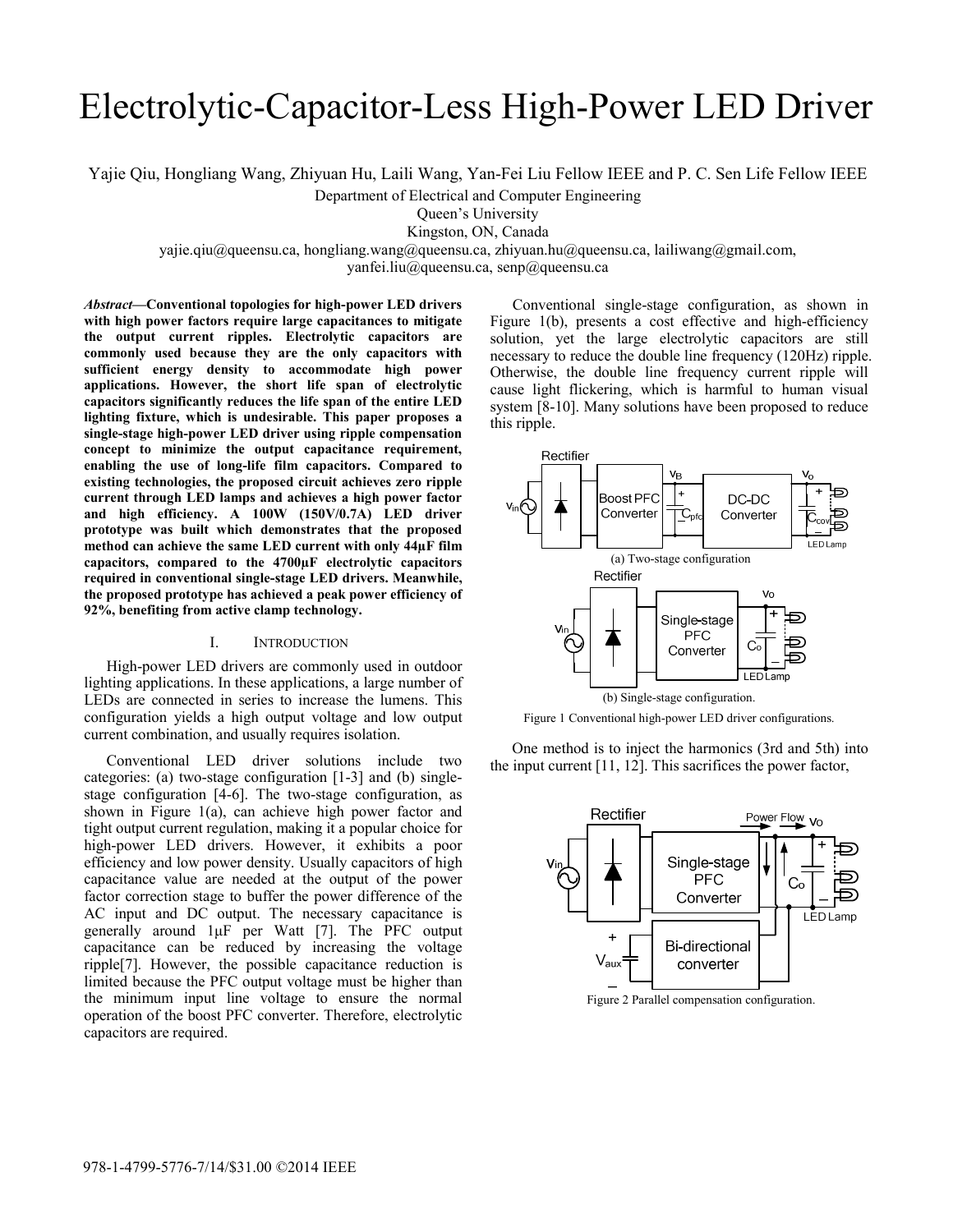which is unacceptable for high-power LED drivers. In [13- 15], an auxiliary ripple cancellation stage is connected in parallel with the PFC output, as shown in Figure 2. The auxiliary stage must withstand the same high voltage stress equal to the PFC output voltage. Therefore, high voltagerating components are necessary, which generally have higher cost and lower efficiency than their low-voltagerating counterparts. In [16, 17], the auxiliary stage is in series with the PFC output, thus the voltage stress can be reduced to the pk-to-pk voltage ripple value. However, the room for capacitance reduction is also limited since the ripple cancellation circuit is unipolar. The auxiliary stage must provide a large DC component to cancel a large PFC output ripple. This increases the stress on the auxiliary circuit, which is also unfavorable to achieve high efficiency.

In this paper, a novel high power single-stage LED driver solution is proposed. The bipolar ripple compensation stage is used to generate a pure AC voltage with zero DC bias which accurately tracks the voltage ripple of the PFC output. With this compensation stage, the PFC output capacitance can be significantly reduced, allowing long-life film capacitors to be used.

The paper is organized as follows: Section II introduces the operation principles of the proposed LED driver configuration. Section III provides the step by step design procedure. Section IV describes the operation modes and advantages of the proposed bipolar ripple compensation stage. Section V provides the experimental results, and Section VI is the conclusion.

## II. OPERATION PRINCIPLES OF THE PROPOSED LED DRIVER CONFIGURATION

# *A. Basic Concept of Proposed LED Driver*

Figure 3 shows circuit block diagram of the proposed electrolytic-capacitor-less configuration for high-power LED driver.

This configuration consists of a PFC stage and a bipolar ripple compensation stage (hereafter referred to as the bipolar compensation stage). The main output voltage and the compensation output voltage are connected in series to power the LED lamps. Figure 4 shows the voltage waveforms of the main output, ripple compensation stage output and the LED voltage.

The PFC output voltage, *Vmain*, includes both the AC and DC voltage components. The AC voltage ripple is at double line frequency, shown as the upper red dashed line in Figure 4. The expression of the PFC output voltage is in (1).

$$
v_{\text{main}} = V_{DC} + v_{\text{ripple}} \tag{1}
$$

where  $V_{DC}$  is the DC component of the PFC output voltage, and *vripple* is the AC component of PFC output voltage. The output voltage of the compensation stage  $v_{comp}$  is a pure AC voltage, shown as the middle blue dotted line in Figure 4 with zero DC voltage. In order to achieve a ripple-free output voltage across the LED lamps, the compensation voltage  $v_{comp}$ , must offset the ripple voltage,  $v_{ripple}$ , as given in (2).

$$
v_{comp}(t) = -v_{ripple}(t)
$$
 (2)

The voltage across the LED lamp is the sum of the PFC output voltage and the compensation voltage, expressed in (3).

$$
V_{LED} = v_{main} + v_{comp}
$$
 (3)  
Substitution of (1) and (2) into (3) yields (4):

$$
V_{LED} = V_{DC} \tag{4}
$$

The LED lamp sees only the DC component as shown in the lower brown solid line in Figure 4. It is noted that the peak to peak value of the double line frequency voltage ripple in PFC output *Vripple* is proportional to the LED output current  $I_{LED}$  as well as the PFC output capacitance  $C_{main}$  as shown in  $(5)$ .



Figure 3 Circuit block diagram of the proposed electrolytic-capacitor-less LED driver. Figure 4 key waveforms of proposed bipolar

compensation method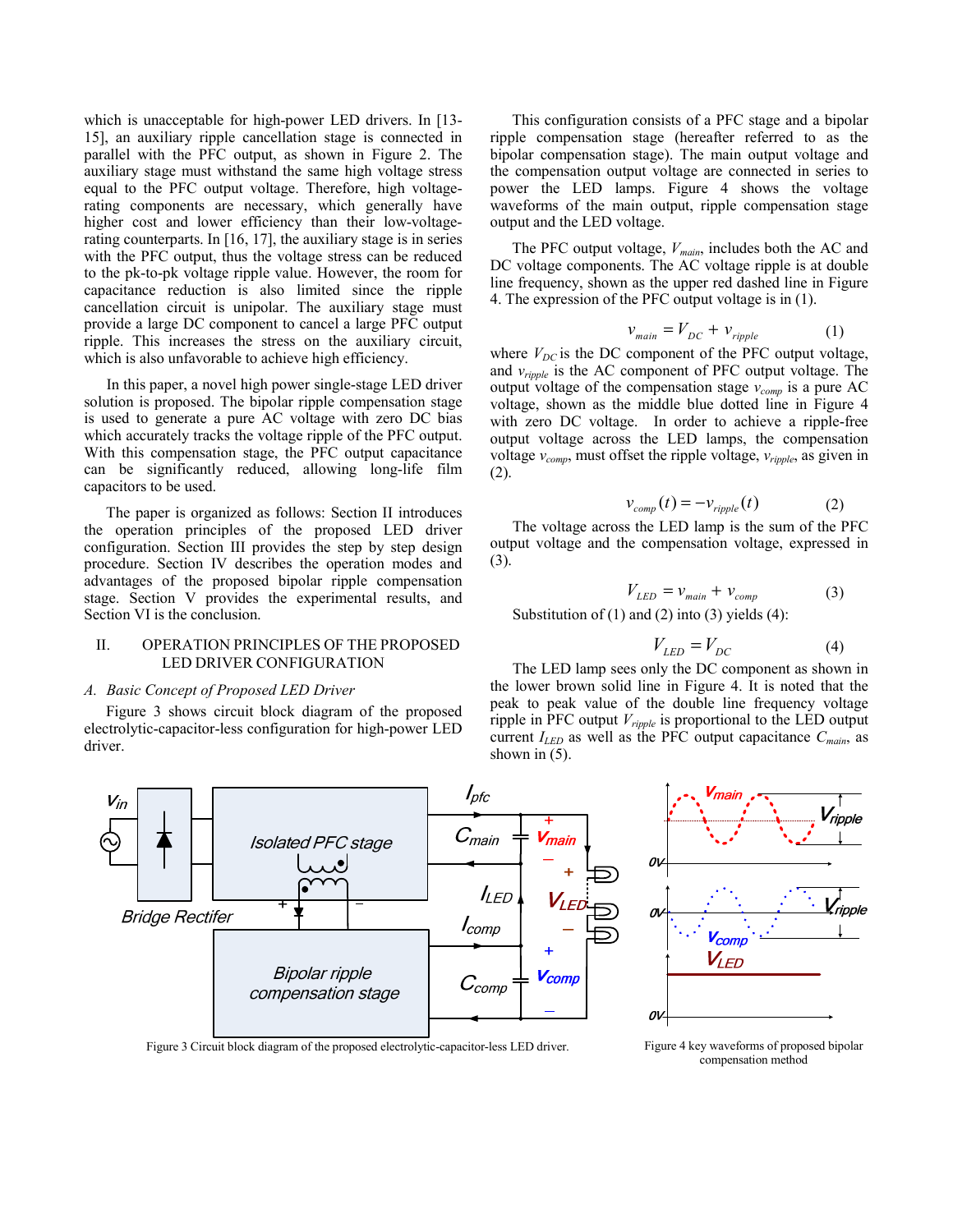$$
V_{\text{ripple}} = \frac{P_{\text{in}}}{\omega \times C_{\text{main}} \times V_{\text{LED}}} = \frac{I_{\text{LED}}}{2\pi \times f \times C_{\text{main}}} \tag{5}
$$

A smaller value of *Cmain* should be used in order to remove the electrolytic capacitor from the proposed configuration, which will be discussed in Section III (C).

The prototype of the proposed LED driver with a bipolar compensation stage is shown in Figure 5. An active clamped Flyback converter operating in continuous conduction mode (CCM) [18-22] is used to achieve power factor correction. It provides all of the LED driving power as well as a small amount of power to the bipolar compensation stage. According to the experimental results, active clamp technology is able to increase the efficiency of the PFC stage by 2% compared to conventional singlestage PFC technologies using RCD snubbing. The auxiliary serial bipolar compensation stage only compensates the AC voltage ripple.

## *B. Bipolar Compensation Stage*

Figure 6 illustrates the control of the bipolar compensation stage. Firstly, the PFC output voltage *vmain* is sensed and scaled down by a differential amplifier circuit. The sensed signal is expressed as *vmain\_s*. Secondly, the DC component of  $v_{main}$  is blocked by a DC blocking circuit,

resulting in an AC reference *vref*, which is proportional to the ripple component of the PFC output voltage, *vmain*. Thirdly, the AC component of *vmain* is rebuilt at the output of the bipolar compensation stage,  $v_{comp}$ , by forcing the scaled compensation output voltage  $v_{comp_s}$  to track the ripple reference,  $v_{ref.}$  This is achieved by the conventional PI control in the ripple tracking block. Considering that all of the control circuits in prototype are single-ended powered, a DC bias of the same value is applied to both the voltage reference  $v_{ref}$ , and the sensed compensation voltage  $v_{comp,s}$ , by level shifters, resulting in a practical positive reference voltage  $v_{ref\_lev}$  and a positive scaled compensation voltage  $v_{comp\;lev.}$  This avoids the negative portion of the sensed voltage reference in the circuit. As a result, the bipolar compensation output voltage  $v_{comp}$ becomes AC voltage which can fully compensate the double line frequency voltage ripple from *vmain*.

# *C. LED current regulation*

The LED current is regulated and the power factor correction is implemented by the PFC control loop, as shown in Figure 7. The compensation control loop and the PFC control loop operate separately. It is noted that the low frequency voltage ripple, *Vripple*, is determined by the PFC loop, according to (5).





Figure 6 Operation of bipolar compensaiton stage.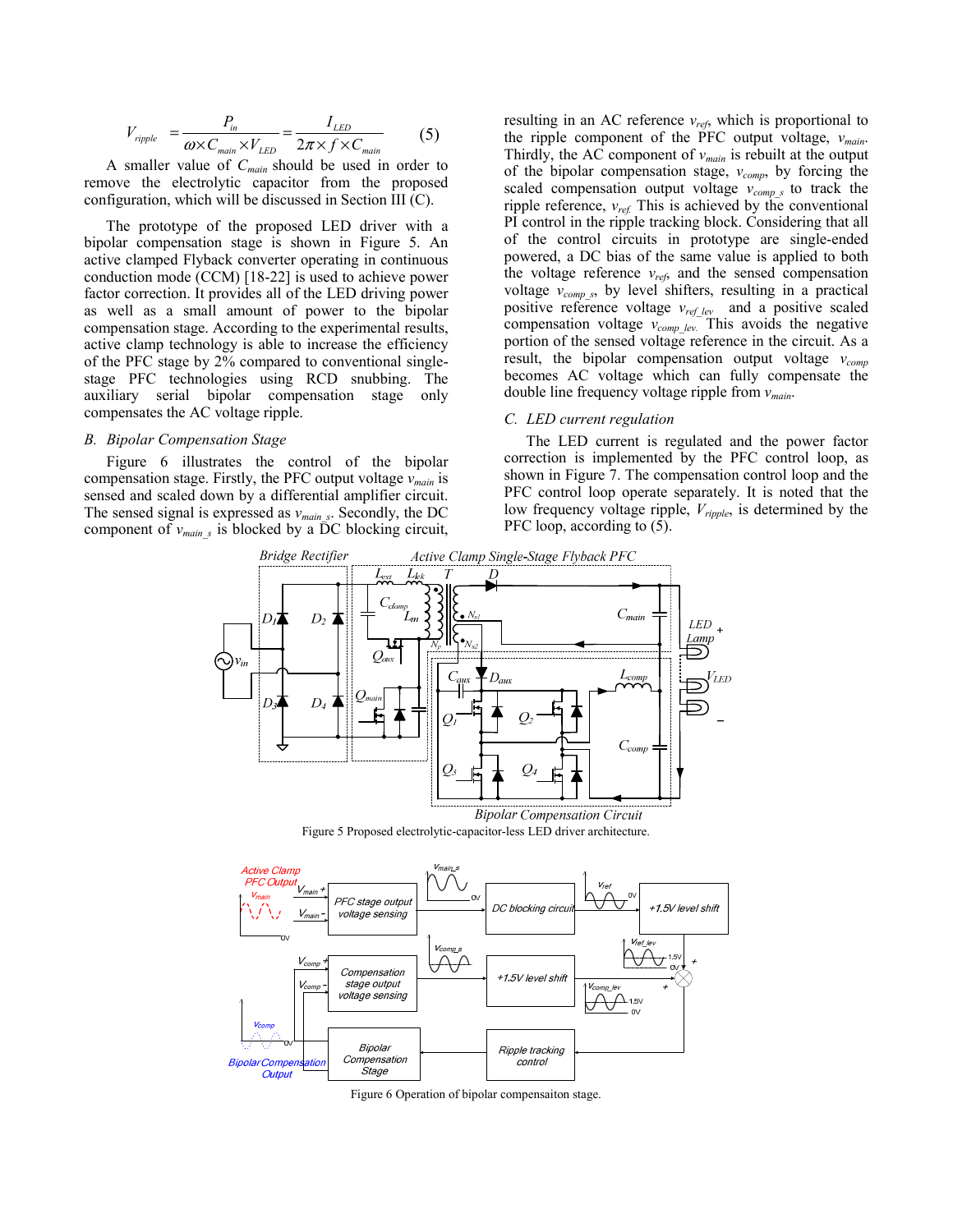

Figure 7 Output current regulation.

#### III. STEP BY STEP DESIGN PROCEDURE

# *A. Selection of voltage rating of the compensation stage input capacitor Caux*

The compensation stage requires a relatively high input capacitance  $C_{aux}$  (over one hundred  $\mu$ F) to buffer the input voltage ripple from the PFC stage transformer winding.

Multi-layer ceramic capacitor is a good choice for the compensation stage input capacitor due to its small size and low cost as compared to film capacitor [23, 24]. However, high-capacitance ceramic capacitors  $(>10\mu$ F) become expensive or even unavailable when the required DC voltage rating is over 50V. Therefore, the design limitation of 50V *Caux* voltage rating is used in the practical design. The compensation stage switch ratings and the allowable PFC voltage ripple can be decided accordingly.

## *B. Selection of the compensation stage MOSFETs*

The voltage stress of the full bridge switches is the voltage across *Caux* and is therefore less than 50V, as discussed above. In order to reduce losses, MOSFETs with a low drain-to-source voltage  $V_{ds}$ , low  $R_{ds(on)}$  and low total gate charge, *Qg*, are preferred. In the experimental prototype, MOSFETs with voltage rating of 30V are used. The parameters values and rating of the inductor, *Lcomp* and capacitor, *Ccomp*, are selected as 47µH and 4.7µF 50V.

#### *C. Selection of PFC stage output capacitance*

The following three points must be taken into consideration when selecting the optimal PFC output capacitance:

The peak voltage of the double line frequency ripple should be limited to be less than the average output voltage of the LED load to ensure a high power factor for the PFC stage, as per (6):

$$
\frac{1}{2}V_{\text{right}} \le V_{LED} \tag{6}
$$

Although the double line frequency component is removed from the LED output current by the bipolar compensation stage, a high switching-frequency component is introduced. A higher PFC output capacitance helps to dampen this high frequency component.

• Minimizing the PFC output capacitance and limiting the double line frequency voltage ripple is a trade-off, which affects the maximum voltage stress on the PFC output capacitor as expressed in (7) and the voltage stress on the switches in the compensation stages which is discussed in IV.

$$
V_{\text{main}, \text{max}} = V_{LED} + \frac{1}{2} V_{\text{ripple}} \tag{7}
$$

With these factors in mind, the LED driver experimental prototype has been designed to meet the following the specifications as shown in Table 1.

| Table 1 Specifications of LED driver |                   |            |         |                          |
|--------------------------------------|-------------------|------------|---------|--------------------------|
| $V_{in}$                             | $V_{LED}$         | <b>LED</b> | $P_{O}$ | <i>f</i> <sub>line</sub> |
| $85 - 265$ Vac                       | $\approx$ 150 Vdc | 700 mA     | 100 W   | $60$ Hz                  |

With the specified LED current, the amplitude of 120Hz ripple of PFC voltage depends on the output capacitance value, according to (5). It increases dramatically when the output capacitance is less than 100uF as shown in Figure 8:



Figure 8 PFC output capacitance vs. PFC output pk-pk ripple l

The peak to peak ripple voltage goes to 40V (the peak value is 20V) when the output capacitance is set as 44µF. In the experimental prototype, two  $22 \mu$ F parallel film capacitors are selected so that the peak voltage of PFC output capacitor is under  $200V (150V + 20V = 170V$  to be exact).

# *D. Design of active- clamp Flyback PFC stage using conventional methods*

In order to enhance the system efficiency of the proposed LED driver, active clamp technology is applied to the PFC stage.

The parameters values are designed based on the selected output capacitor as well as the specifications in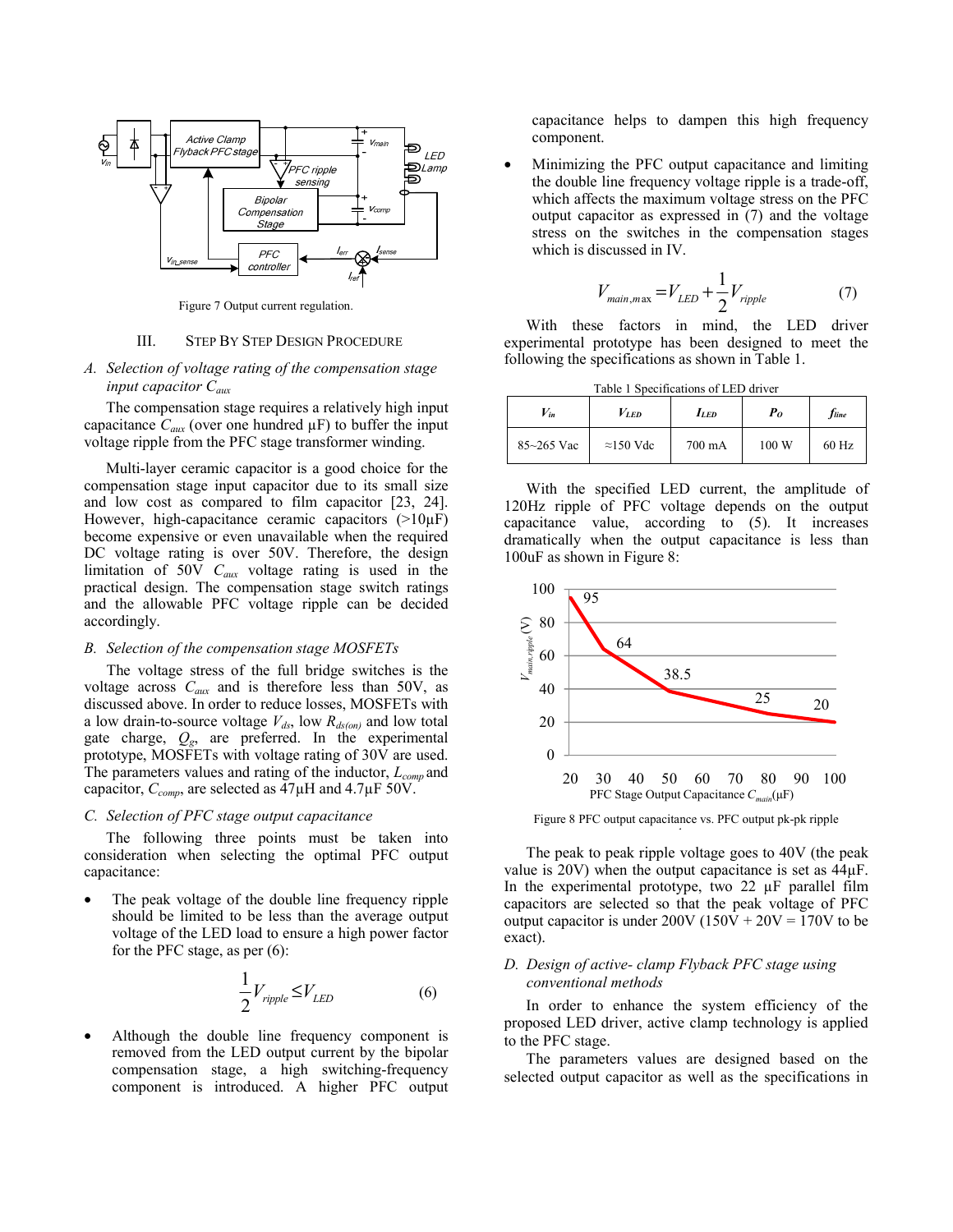Table 1. The steps should follow the conventional design rules of active-clamp Flyback with PFC mechanism[19].

In the experimental prototype, the transformer in Flyback PFC stage is carefully designed with a magnetizing inductance of 1300µH and a leakage inductance of 33uH. This big magnetizing inductance keeps the PFC stage working in current continuous mode (CCM) throughout the whole universal ac input. With an external 15µH inductor connected in series with the transformer, soft switching can be ensured for the most part of line frequency cycle, cycling the energy stored in the lump capacitor of the main MOSFET before it is switched on.

## IV. ANALYSIS OF PROPOSED BIPOLAR COMPENSATION STAGE

The proposed compensation circuit features a bipolar output (both positive and negative voltages) as shown in Figure 9(a). However, its output current is the LED current and is a DC current. Two modes of the compensation circuit are shown in Figure 9(b).



Figure 9 Operating modes of bipolar compensation circuit.

From a power flow point of view, the proposed compensation stage is different from the traditional singlephase full bridge inverter in that the circuit does not contribute DC power to the LED load. It instead acts as a reservoir to buffer the power difference and completes an exchange of instantaneous power with the load once every half of a line cycle. The power loss of the bipolar compensation stage is offset via an auxiliary winding from the PFC stage, so that the input voltage of the auxiliary stage is always higher than its output voltage and the compensation can be committed normally.

The four MOSFETs  $Q_1 \sim Q_4$  conduct diagonally to provide paths for the output current  $I_{\text{LED}}$  as shown in Figure 9(b). According to the electrical features of compensation stage topologies, it sees the peak value as half of the double line frequency ripple, shown in (8).

$$
V_{comp, \max} \ge \frac{1}{2} V_{ripple} \tag{8}
$$

where  $V_{comp,max}$  is the switches' voltage stress in the compensation stage.

The bipolar compensation method also yields a higher efficiency, since the compensation stage does not contribute DC power to the LED load. The processed energy is therefore less than the unipolar solution in [16]. With a bipolar ripple compensation stage, the PFC ripple can be much higher thus significantly reducing the output capacitance.

## V. EXPERIMENTAL VERIFICATION

A 100W CCM single-stage Flyback LED driver with bipolar compensation stage has been built. The design specifications are shown in Table 1 and the prototype parameters are below in Table 2.

| <b>Active Clamp Single-stage Flyback PFC Stage</b> |                                       |  |  |  |
|----------------------------------------------------|---------------------------------------|--|--|--|
| Output Capacitor (C <sub>main</sub> )              | $22 \mu$ F $\times$ 2 (250V Film Cap) |  |  |  |
| Switches $(Q_{main} Q_{aux})$                      | <b>SPP11N80C3</b>                     |  |  |  |
| Diode $(D)$                                        | C3D16060                              |  |  |  |
| Turns Ratio $(N_p:N_{s1}:N_{s2})$                  | 6:5:1                                 |  |  |  |
| Magnetizing Inductance $(L_m)$                     | 1300 μH                               |  |  |  |
| Leakage Inductance $(L_{lek})$                     | $33 \mu H$                            |  |  |  |
| External Leakage Inductor $(L_{ext})$              | $15 \mu H$                            |  |  |  |
| Active Clamp Capacitor $(C_{clamp})$               | 470 nF (400V Film Cap)                |  |  |  |
| Single-stage PFC Controller                        | <b>NCP1652A</b>                       |  |  |  |
| <b>Proposed Bipolar Compensation Stage</b>         |                                       |  |  |  |
| Switching Frequency $(f_{sw})$                     | 156 KHz                               |  |  |  |
| Input Capacitor $(C_{\text{aux}})$                 | $10 \text{ }\mu\text{F} \times 12$    |  |  |  |
|                                                    | (50V 1206 Ceramic Cap)                |  |  |  |
| Output Inductor $(L_{comp})$                       | 47 µH                                 |  |  |  |
| Output Capacitor $(C_{comp})$                      | $4.7 \mu F \times 1$                  |  |  |  |
|                                                    | (50V 1206 Ceramic Cap)                |  |  |  |
| Full-bridge Switches $(Q_I \sim Q_4)$              | TPN11003NLLO×4                        |  |  |  |
|                                                    | $(30V, 11m\Omega)$                    |  |  |  |
| <b>SPWM Controller</b>                             | MC33060A                              |  |  |  |
| <b>LED</b> lamp Load                               |                                       |  |  |  |
|                                                    | XMLEZW-02-0000-                       |  |  |  |
| LED Chip Part Number                               | 0B00T527F×27                          |  |  |  |
|                                                    | connected in series                   |  |  |  |
| Forward Voltage/pcs $(V_f)$ Typ                    | 6 V                                   |  |  |  |
| Max Current $(I_{max})$                            | 2A                                    |  |  |  |
| Luminous Flux/pcs @ 700 mA                         | 270 lm                                |  |  |  |

Table 2 Prototype parameters values

#### *A. Current ripple compensation performance*

The key waveform of the proposed LED driver configuration  $(C_{main} = 44 \mu F)$  is shown in Figure 10(a) whose reference polarity is the same in Figure 3. It is noticed that the AC voltage generated by the compensation stage (CH2) mitigates the 120Hz PFC ripple (CH1), resulting in a total flat voltage (CH3) and flat LED current (CH4), the current ripple value  $\omega$  120Hz is shown in FFT channel (CHM). The 120Hz PFC voltage ripple is 42V pkpk before compensation. The LED output current ripple  $(a)$ 120Hz is 6.2mA RMS after compensation. According to (5), when using conventional single-stage LED drivers, such a small ripple voltage can be only achieved when the output capacitance is increased to 4700µF. Figure 10(b)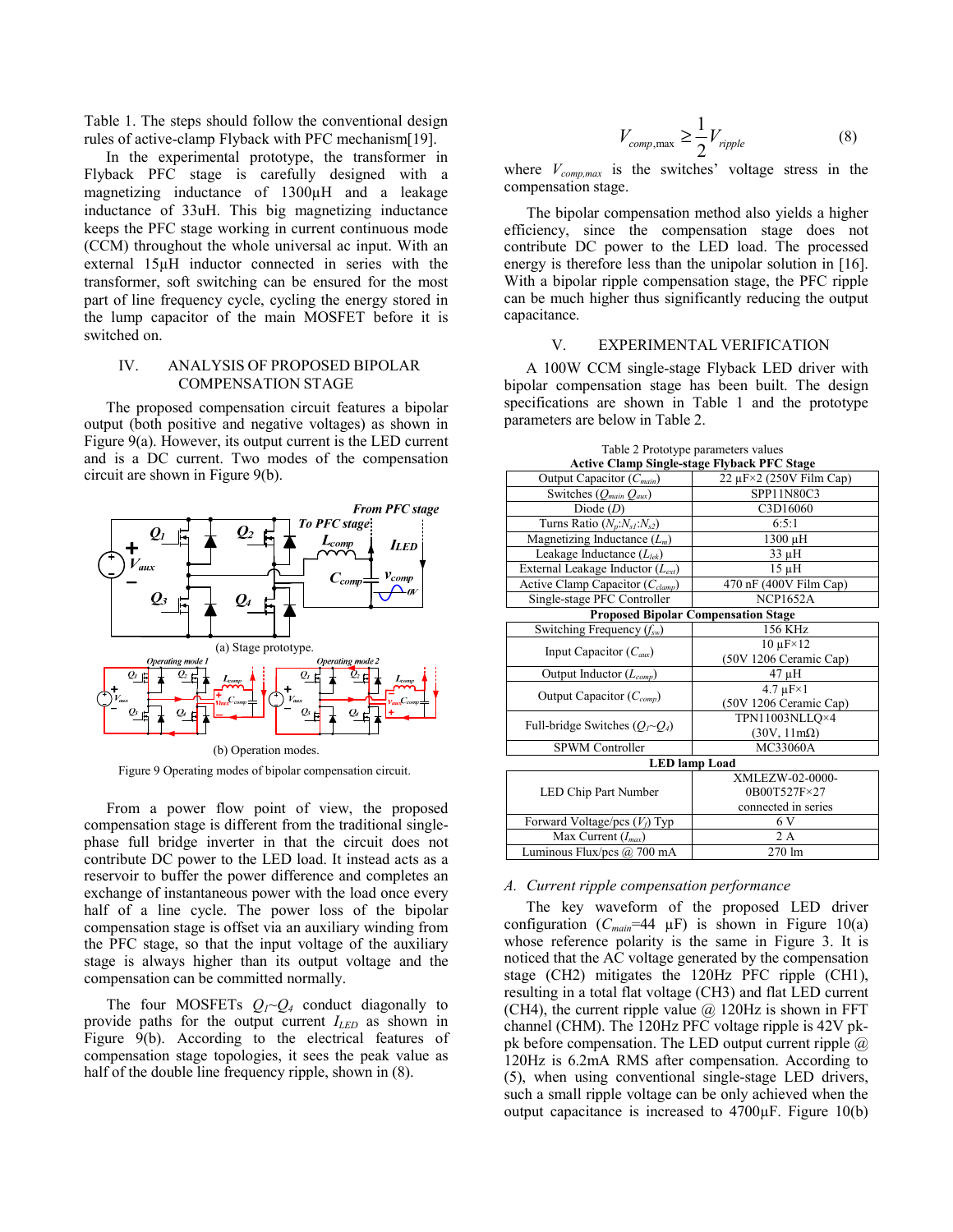shows the output voltage and LED current of a singlestage LED driver under 4700uF output capacitance with the same power train parameters, the current ripple value is 8.2mA. It is evident that the proposed solution reduces the output capacitance value by 99%!

## *B. Light flickering comparsion*

A luminance to voltage conversion device was built to measure the light flickering performance of the proposed method. Figure 11 shows the lighting fluctuation comparison between the LED lamps driven by the proposed LED driver in Figure 11(a) and the conventional single-stage active-clamp Flyback LED driver in Figure 11(b). The proposed LED driver with bipolar compensation shows the superior light flickering reduction ability over the conventional LED driver with 4700 µF output capacitance. In order to highlight the 120Hz component of the signals, both CH1 and CH2 in Figure 11

are AC coupled. As a result, only a small DC component remains in the mathematic channel, as shown in the most left part FFT signal.

# *C. Power efficiency and Power Factor performance*

Since the proposed bipolar compensation stage only processes the AC ripple component, the efficiency loss during compensation is minimal. The power efficiency and power factor of the proposed LED driver are shown in Figure 12. The experimental results show that the proposed LED driver has reached 90.6% power efficiency and 0.97 power factor given a universal AC input (110V~220V). The peak efficiency is 92%. The power loss contributed by the compensation is generally very small (<1.5W), as shown in Figure 13. Compared to the major benefit of capacitor value reduction and using film capacitors, the loss is insignificant.



 $(\hat{V}_{LED}$ :10V/div) CH4: AC coupled LED lamp current  $(I_{LED}$ :200mA/div) CHM: FFT of AC coupled LED current  $(I_{LED-FFT}$ :2mA/div) (a) LED driver with proposed bipolar compensation (*Cmain*=44µF,*Caux*=120µF,*Ccomp*=4.7µF) (b) Active-clamp single-stage Flyback LED driver  $(\tilde{C_0} = 4700 \mu F)$ 



Figure 10 Compensation performance of the proposed LED driver, when *Vin*=110 Vac, *VLED*≈150V, *ILED*=0.7A, *Po*=100W.

CH1: AC coupled LED current (*ILED*:200mA/div) CH2: AC coupled reflected light flickering in voltage (*vlit\_flick*:1V/div)

CHM: FFT of reflected light flickering in voltage (*Ilit flick FFT*:2mV/div) (a) LED driver with proposed bipolar compensation (*Cmain*=44µF,*Caux*=120µF,*Ccomp*=4.7µF) (b) Active-clamp single-stage Flyback LED driver  $(C<sub>o</sub>=4700\mu F)$ 

Figure 11 Light flickering reduction performance comparison, when *Vin*=110 Vac, *VLED*≈150V, *ILED*=0.7A, *Po*=100W.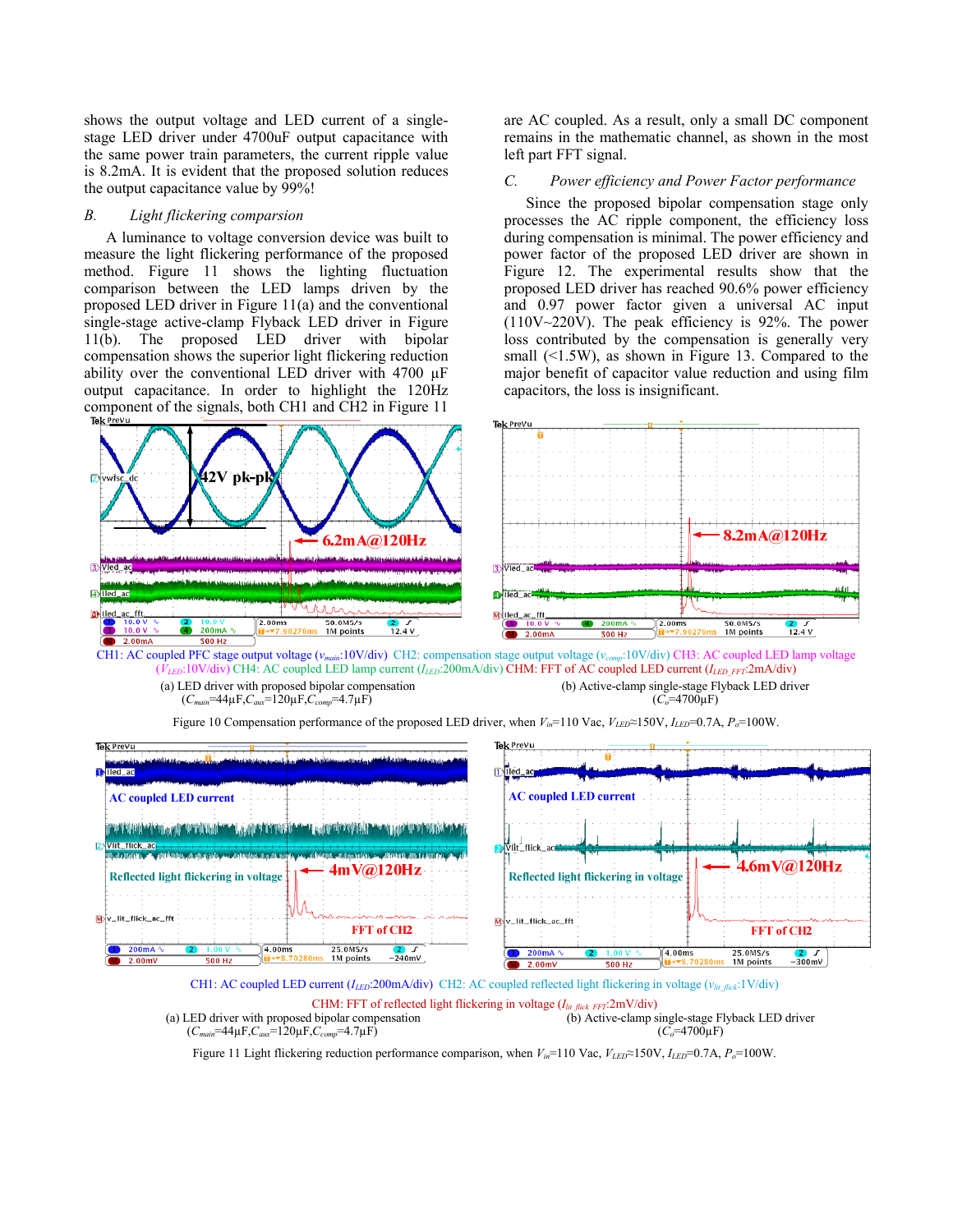

Figure 12 Performance of proposed LED driver with bipolar compensation, when *Cmain*=44µF, *VLED*≈150V, *ILED*=0.7A, *Po*=100W.



Figure 13 Bipolar compensation stage loss, when  $C_{main}$ =44µF,  $V_{LED}$ ≈150V,  $I_{LED}$ =0.7A,  $P_o$ =100W.

## VI. CONCLUSION

This paper has proposed a high-power LED driver configuration with a bipolar compensation stage. This auxiliary circuit neither impacts the DC output current nor degrades the power factor, compensating only the AC ripple at the PFC output. As a result, the required output capacitor value is significantly reduced and the electrolytic capacitors can be replaced by long-life film capacitors. A 100W (150V/0.7A) experimental prototype was built. The experimental results demonstrate that, using a 44µF output capacitor, the double line frequency LED ripple current can be as low as 6.2mA RMS in the proposed configuration, which would otherwise require over 4700µF outpt capacitance using conventional single-stage LED drivers.

Compared to the existing configurations, the proposed configuration is able to: 1) significantly reduce the PFC output capacitance 2) achieve high efficiency comparable to the conventional single-stage solutions 3) utilize lowvoltage-rating components in the compensation stage, thus providing an improved solution for high-power LED drivers.